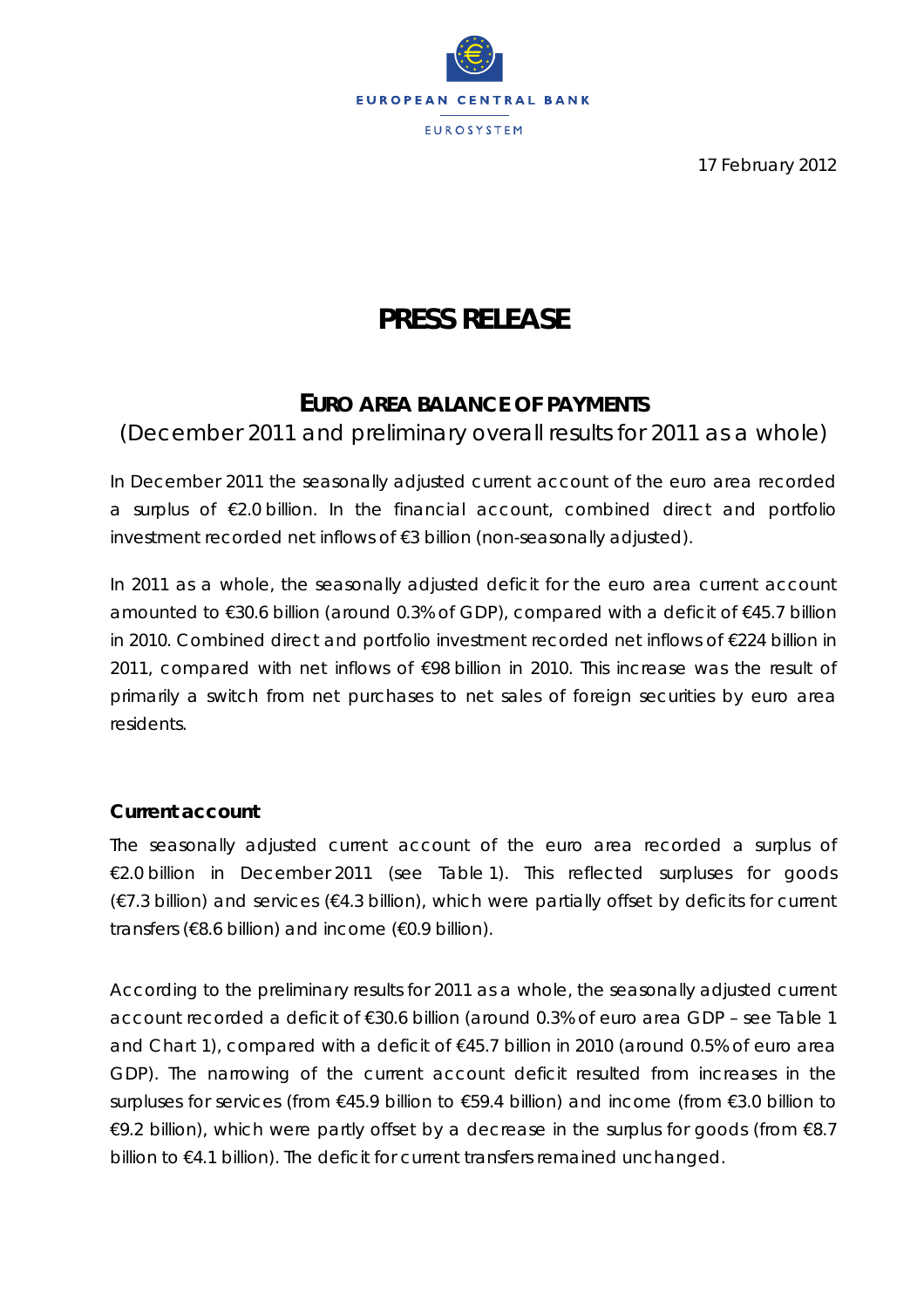

#### **Financial account**

In the financial account (see Table 2), *combined direct and portfolio investment* recorded net inflows of €3 billion in December 2011, reflecting net inflows for both direct and portfolio investment (€1 billion and €2 billion respectively).

In direct investment, net outflows of €4 billion in *equity capital and reinvested earnings* were more than compensated for by net inflows of €6 billion in *other capital (mostly inter-company loans)*.

The net inflows for *portfolio investment* resulted from net inflows both for *equity* (€15 billion) and for *bonds and notes* (€20 billion), which more than offset net outflows for *money market instruments* (€33 billion). Developments in money market instruments were characterised by net sales of euro area securities by non-residents (€21 billion) and net purchases of foreign securities by euro area residents (€12 billion).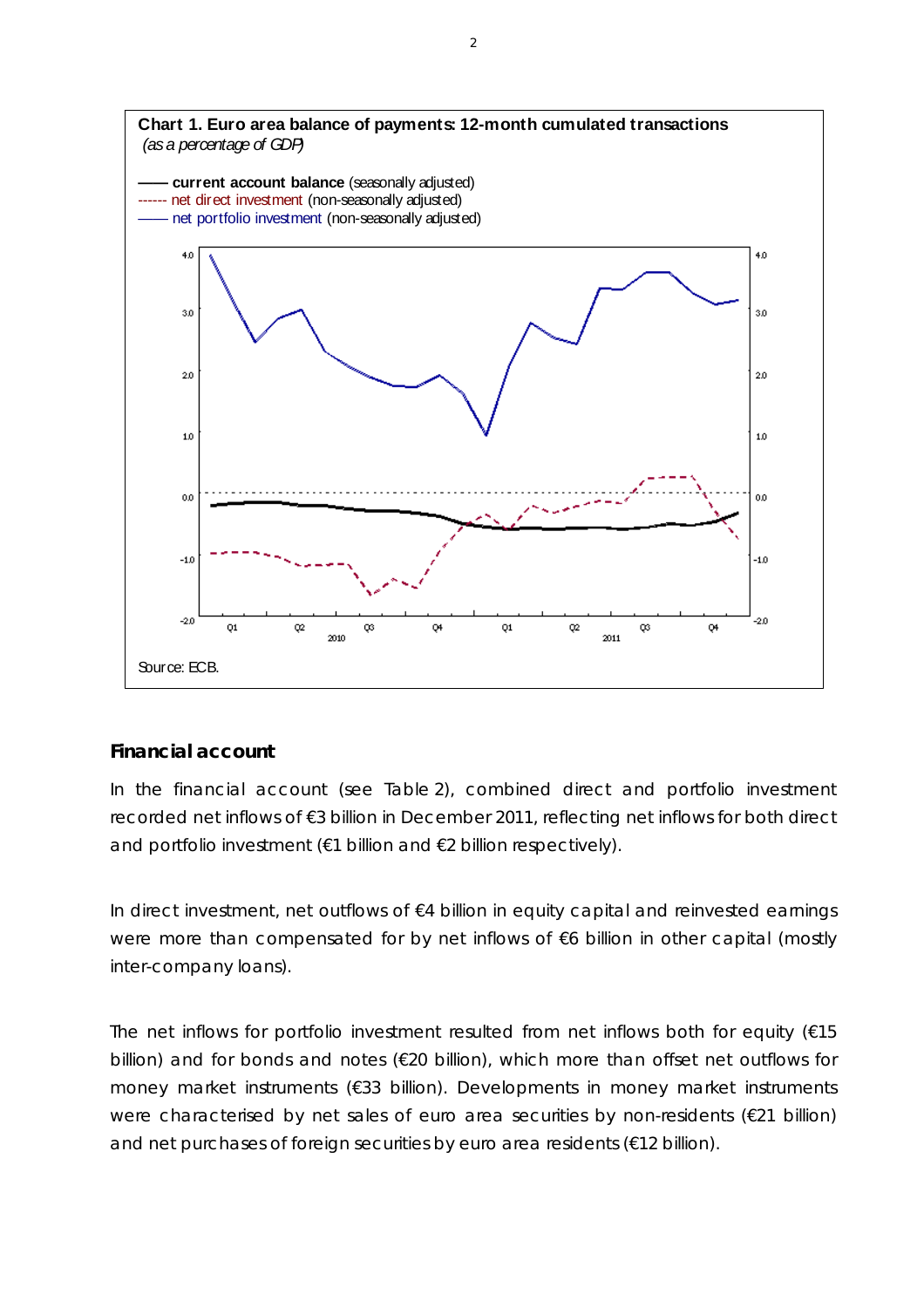The *financial derivatives* account recorded net outflows of €7 billion.

*Other investment* recorded net outflows of €14 billion, reflecting net outflows for *MFIs excluding the Eurosystem* (€136 billion), which were partly offset by net inflows for the *Eurosystem* (€103 billion), *other sectors* (€18 billion) and *general government* (€2 billion). The net inflows for the *Eurosystem* were mainly related to the reciprocal currency arrangements (swap lines) between the European Central Bank (ECB) and central banks outside the euro area.

The Eurosystem's stock of *reserve assets* decreased by €16 billion in December 2011 (from €683 billion to €667 billion), mainly on account of a decrease in the market price of gold that was partly offset by net transactions (excluding valuation effects) amounting to €5 billion.

In 2011 as a whole, *combined direct and portfolio investment* recorded cumulated net inflows of €224 billion, compared with net inflows of €98 billion in 2010. This increase was largely the result of higher net inflows for *portfolio investment* (increasing from €148 billion to €293 billion), which in turn reflected mainly a switch from net purchases (€146 billion) to net sales (€60 billion) of foreign securities by euro area residents.

#### **Data revisions**

This press release incorporates revisions to the data for November 2011. These revisions have not significantly changed the previously published data.

## **Additional information on the euro area balance of payments and international investment position**

*In this press release, the seasonally adjusted current account refers to working day and seasonally adjusted data. Data for the financial account are not working day or seasonally adjusted.* 

*In line with the agreed allocation of responsibilities, the European Central Bank compiles and disseminates monthly and quarterly balance of payments statistics for the euro area, whereas the European Commission (Eurostat; see news releases for "Euroindicators") focuses on quarterly and annual aggregates for the European Union. These data comply with international standards, particularly those set out in the IMF's Balance of Payments Manual (fifth edition). The aggregates for the euro area and the European*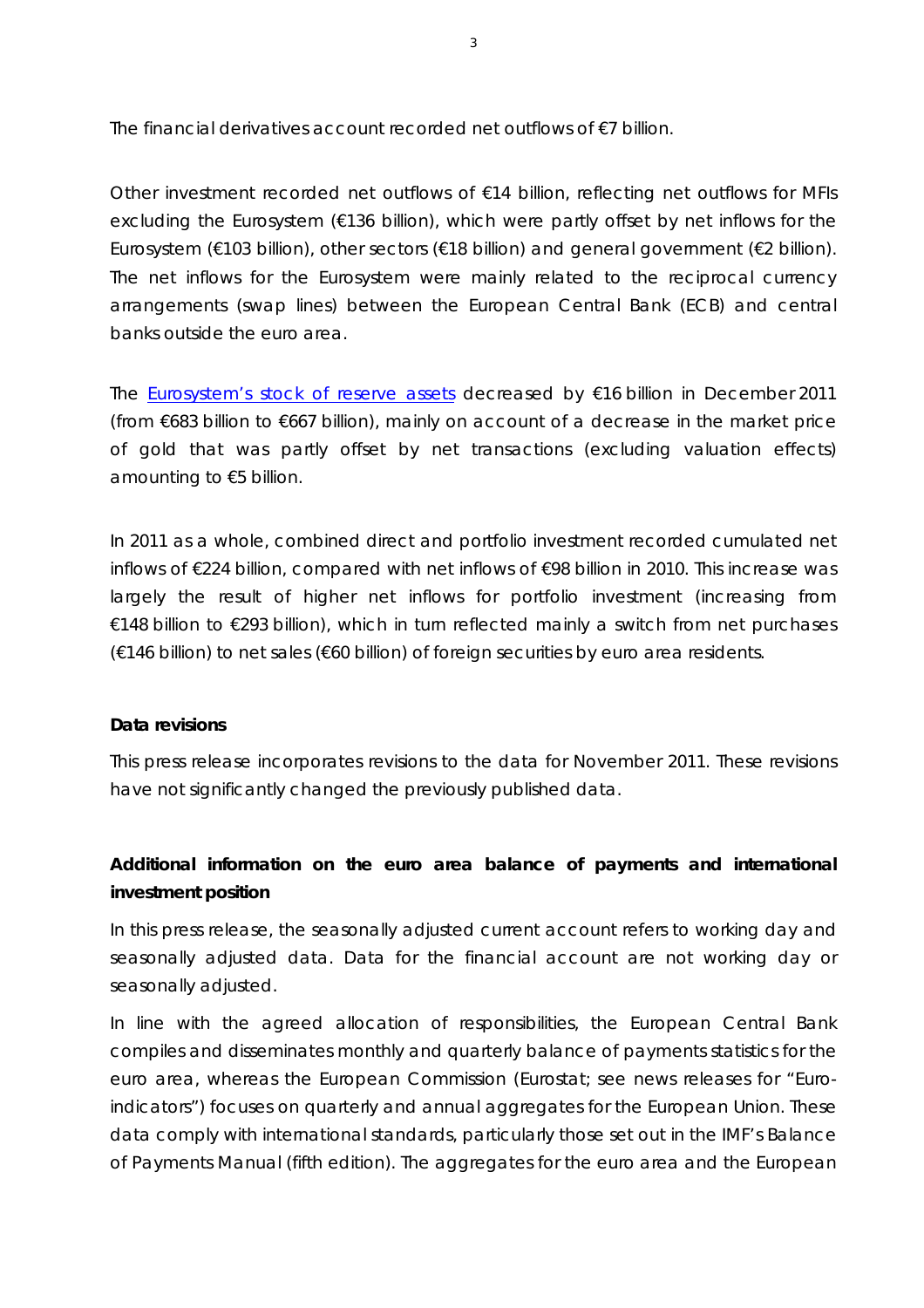*Union are compiled consistently on the basis of transactions and positions vis-à-vis residents of countries outside the euro area and the European Union respectively.* 

*A complete set of updated euro area balance of payments statistics (including a quarterly geographical breakdown for the main counterparts) and international investment position statistics is available in the "Statistics" section of the ECB's website under the headings "Data services"/"Latest monetary, financial markets and balance of payments statistics". These data, as well as historical euro area balance of payments time series, can be downloaded from the ECB's Statistical Data Warehouse (SDW). Data up to December 2011 will also be published in the March 2012 issues of the ECB's Monthly Bulletin and Statistics Pocket Book. Detailed methodological notes are available on the ECB's website. The next press release on the euro area monthly balance of payments will be published on 19 March 2012.*

## **Annexes**

Table 1: Current account of the euro area

Table 2: Monthly balance of payments of the euro area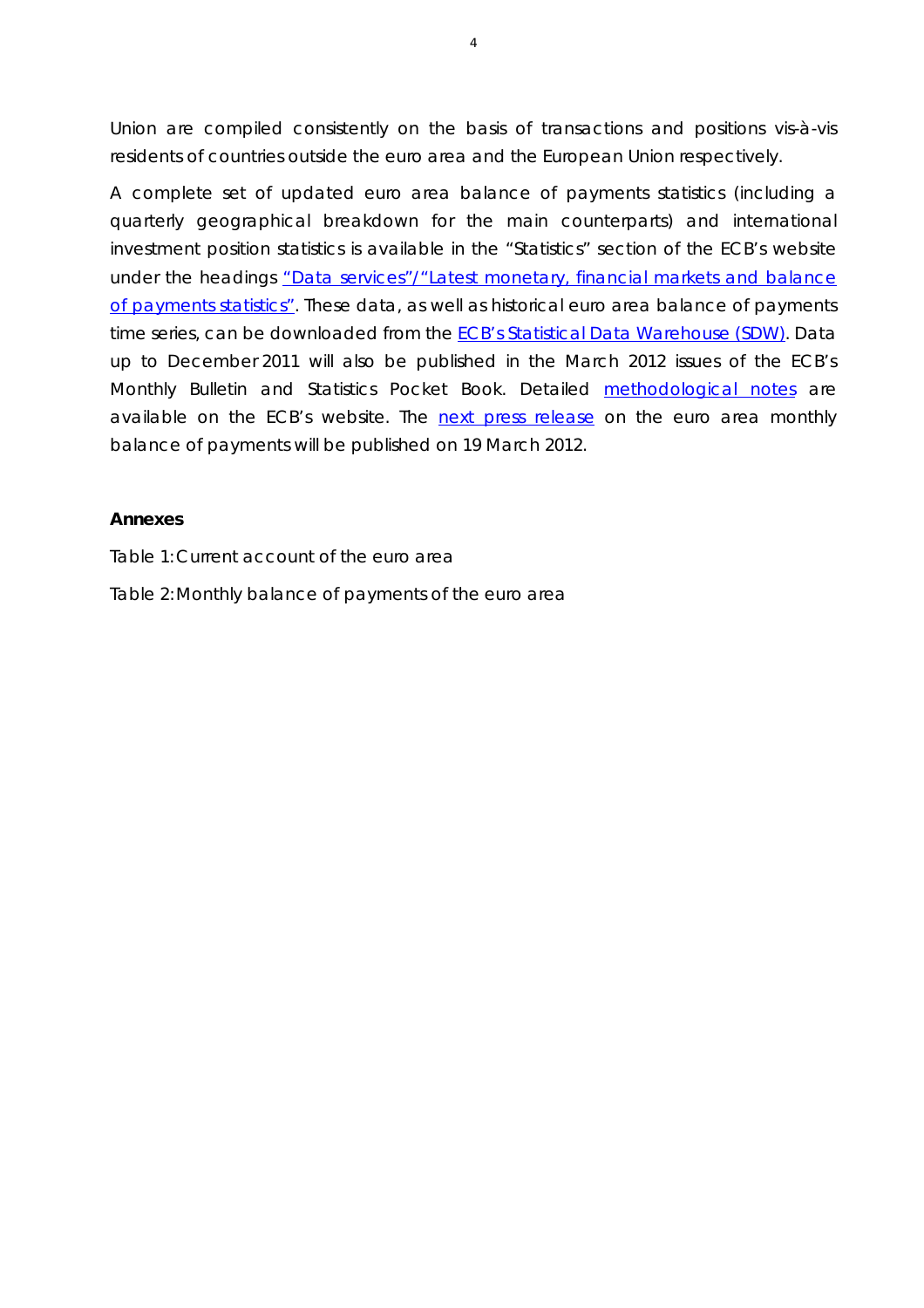### Table 1: Current account of the euro area

|                                  | <b>Cumulated figures</b><br>for the 12-month<br>period ending | 2011      |        |        |        |        |            |        |        |        |        |        |         |        |
|----------------------------------|---------------------------------------------------------------|-----------|--------|--------|--------|--------|------------|--------|--------|--------|--------|--------|---------|--------|
|                                  | Dec. 2010                                                     | Dec. 2011 | Jan.   | Feb.   | Mar.   | Apr.   | <b>May</b> | June   | July   | Aug.   | Sep.   | Oct.   | Nov.    | Dec.   |
| <b>CURRENT</b><br><b>ACCOUNT</b> | $-45.7$                                                       | $-30.6$   | $-3.5$ | $-5.1$ | $-1.6$ | $-5.6$ | $-4.1$     | $-3.6$ | $-3.4$ | $-2.2$ | 3.9    | $-6.6$ | $-0.9$  | 2.0    |
| Memo: as a percentage of GDP     | $-0.5$                                                        | $-0.3$    |        |        |        |        |            |        |        |        |        |        |         |        |
| Credit                           | 2,607.0                                                       | 2,877.3   | 233.7  | 235.6  | 238.0  | 237.0  | 239.0      | 237.5  | 241.5  | 242.0  | 244.0  | 241.2  | 244.9   | 242.8  |
| Debit                            | 2,652.7                                                       | 2,907.9   | 237.2  | 240.7  | 239.6  | 242.6  | 243.1      | 241.1  | 244.9  | 244.2  | 240.1  | 247.8  | 245.8   | 240.8  |
| Goods                            | 8.7                                                           | 4.1       | $-0.8$ | $-1.3$ | 0.7    | $-5.3$ | 1.1        | $-0.6$ | $-0.7$ | $-0.6$ | 3.3    | $-4.0$ | 5.2     | 7.3    |
| Credit (exports)                 | 1,551.2                                                       | 1,765.5   | 143.1  | 145.0  | 146.3  | 145.7  | 146.5      | 144.8  | 146.4  | 148.8  | 148.2  | 147.0  | 152.7   | 150.9  |
| Debit (imports)                  | 1,542.5                                                       | 1,761.4   | 143.8  | 146.3  | 145.6  | 151.1  | 145.4      | 145.4  | 147.1  | 149.4  | 145.0  | 151.0  | 147.6   | 143.6  |
| <b>Services</b>                  | 45.9                                                          | 59.4      | 5.0    | 3.9    | 4.0    | 4.3    | 4.8        | 5.7    | 5.4    | 5.1    | 7.0    | 5.3    | 4.7     | 4.3    |
| Credit (exports)                 | 517.4                                                         | 542.0     | 45.1   | 44.2   | 44.3   | 44.0   | 44.3       | 45.2   | 45.9   | 45.3   | 46.8   | 46.4   | 45.1    | 45.5   |
| Debit (imports)                  | 471.5                                                         | 482.6     | 40.1   | 40.3   | 40.3   | 39.7   | 39.5       | 39.5   | 40.5   | 40.2   | 39.8   | 41.1   | 40.4    | 41.2   |
| Income                           | 3.0                                                           | 9.2       | 0.6    | 1.1    | 2.3    | 3.9    | $-1.2$     | 0.2    | 1.0    | 1.3    | 1.2    | $-0.9$ | 0.6     | $-0.9$ |
| Credit                           | 451.1                                                         | 480.3     | 38.0   | 38.7   | 40.0   | 39.8   | 41.0       | 40.4   | 41.3   | 40.1   | 40.7   | 39.1   | 41.8    | 39.5   |
| Debit                            | 448.0                                                         | 471.1     | 37.3   | 37.6   | 37.6   | 35.8   | 42.3       | 40.1   | 40.3   | 38.8   | 39.6   | 40.0   | 41.2    | 40.4   |
| <b>Current transfers</b>         | $-103.3$                                                      | $-103.3$  | $-8.4$ | $-8.8$ | $-8.6$ | $-8.5$ | $-8.7$     | $-8.9$ | $-9.0$ | $-8.0$ | $-7.5$ | $-7.0$ | $-11.3$ | -8.6   |
| Credit                           | 87.3                                                          | 89.5      | 7.6    | 7.7    | 7.4    | 7.5    | 7.2        | 7.2    | 7.9    | 7.9    | 8.2    | 8.7    | 5.3     | 7.0    |
| Debit                            | 190.6                                                         | 192.8     | 16.0   | 16.5   | 16.1   | 16.0   | 15.9       | 16.1   | 16.9   | 15.8   | 15.7   | 15.7   | 16.6    | 15.6   |

#### (EUR billions unless otherwise indicated; transactions; working day and seasonally adjusted data)

Source: ECB.